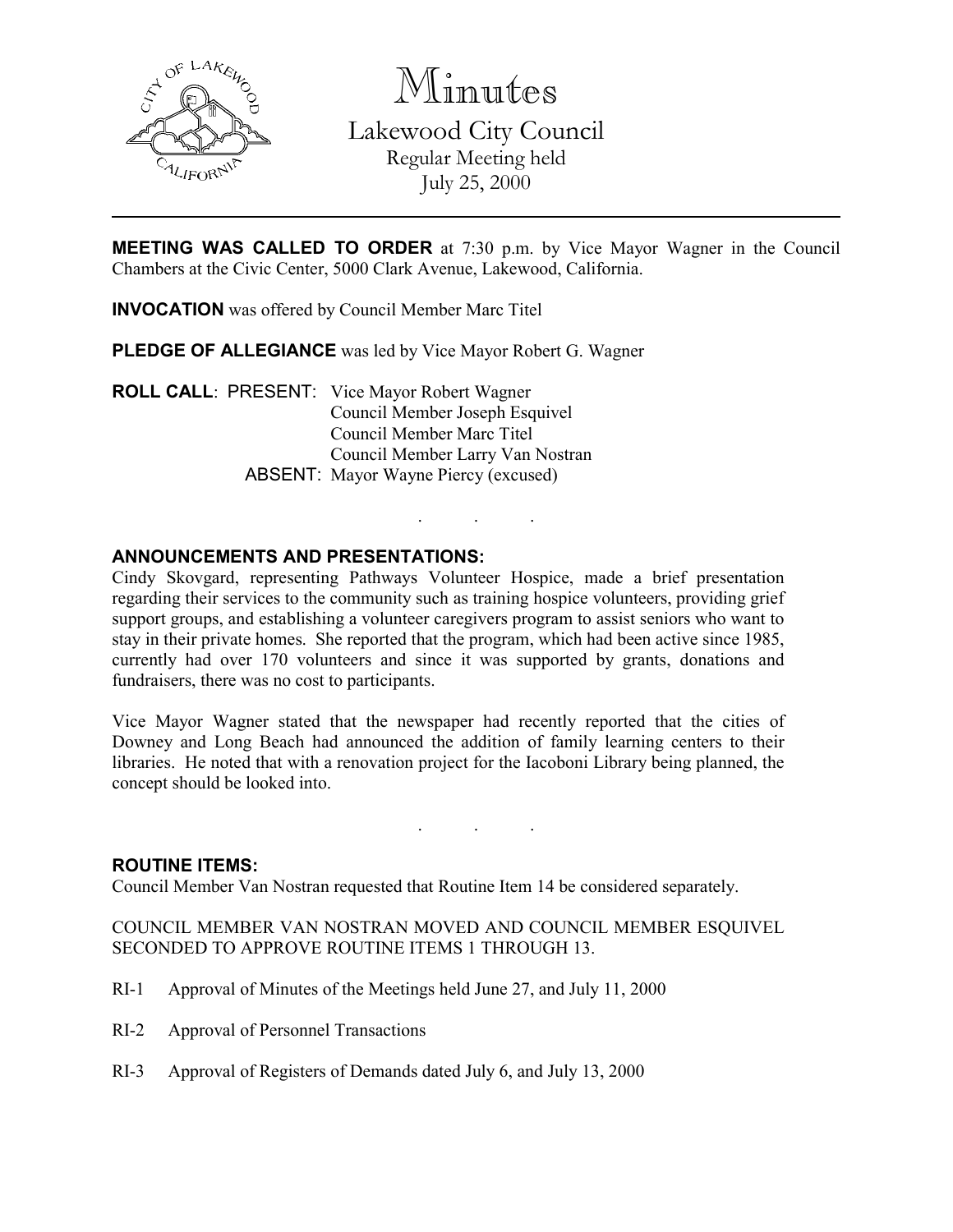City Council Minutes July 25, 2000 Page 2

### ROUTINE ITEMS: Continued

RI-4 RESOLUTION NO. 2000-51; A RESOLUTION OF THE CITY COUNCIL OF THE CITY OF LAKEWOOD AUTHORIZING THE DESTRUCTION OF CERTAIN PUBLIC RECORDS OF THE DEPARTMENT OF ADMINISTRATION MORE THAN TWO YEARS OLD

RESOLUTION NO. 2000-52; A RESOLUTION OF THE CITY COUNCIL OF THE CITY OF LAKEWOOD AUTHORIZING THE DESTRUCTION OF CERTAIN PUBLIC RECORDS OF THE DEPARTMENT OF ADMINISTRATION MORE THAN TWO YEARS OLD

RESOLUTION NO. 2000-53; A RESOLUTION OF THE CITY COUNCIL OF THE CITY OF LAKEWOOD AUTHORIZING THE DESTRUCTION OF CERTAIN PUBLIC RECORDS OF THE DEPARTMENT OF CITY CLERK MORE THAN TWO YEARS OLD

RESOLUTION NO. 2000-54; A RESOLUTION OF THE CITY COUNCIL OF THE CITY OF LAKEWOOD AUTHORIZING THE DESTRUCTION OF CERTAIN PUBLIC RECORDS OF THE DEPARTMENT OF COMMUNITY DEVELOPMENT MORE THAN THREE YEARS OLD

RESOLUTION NO. 2000-55; A RESOLUTION OF THE CITY COUNCIL OF THE CITY OF LAKEWOOD AUTHORIZING THE DESTRUCTION OF CERTAIN PUBLIC RECORDS OF THE DEPARTMENT OF FINANCE MORE THAN TWO YEARS OLD

RESOLUTION NO. 2000-56; A RESOLUTION OF THE CITY COUNCIL OF THE CITY OF LAKEWOOD AUTHORIZING THE DESTRUCTION OF CERTAIN PUBLIC RECORDS OF THE DEPARTMENT OF PERSONNEL MORE THAN TWO YEARS OLD

RESOLUTION NO. 2000-57; A RESOLUTION OF THE CITY COUNCIL OF THE CITY OF LAKEWOOD AUTHORIZING THE DESTRUCTION OF CERTAIN PUBLIC RECORDS OF THE DEPARTMENT OF PUBLIC WORKS MORE THAN TWO YEARS OLD

RESOLUTION NO. 2000-58; A RESOLUTION OF THE CITY COUNCIL OF THE CITY OF LAKEWOOD AUTHORIZING THE DESTRUCTION OF CERTAIN PUBLIC RECORDS OF THE DEPARTMENT OF RECREATION AND COMMUNITY SERVICES MORE THAN TWO YEARS OLD

- RI-5 Approval of Monthly Report of Investment Transactions
- RI-6 Approval of Quarterly Schedule of Investments
- RI-7 Approval of Hardwick Street Encroachment Permit for MaceRich Company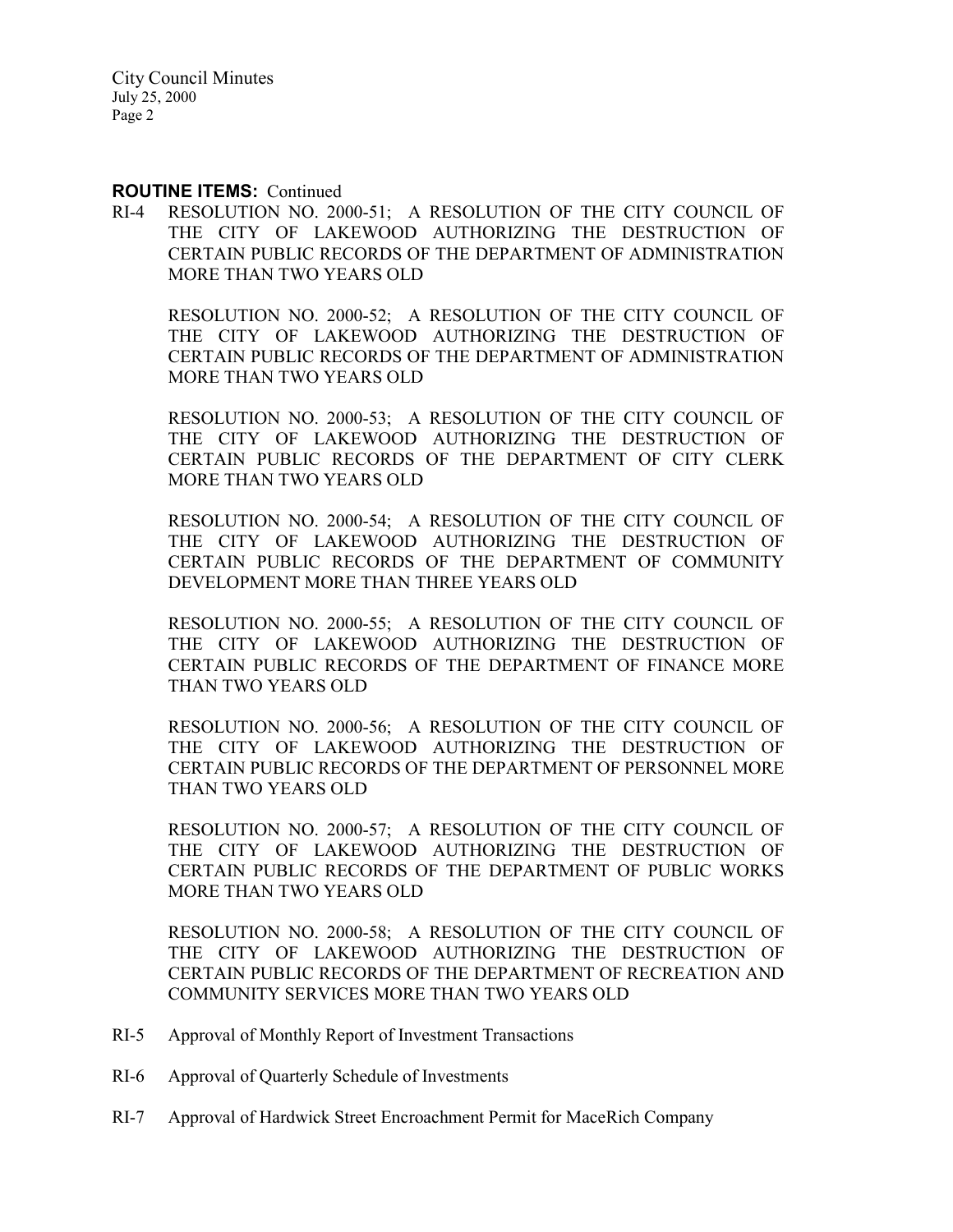### ROUTINE ITEMS: Continued

- RI-8 Acceptance of Notice of Completion for Public Works Project No. 00-6, Local Pavement Rehab (STIP)
- RI-9 RESOLUTION NO. 2000-59; A RESOLUTION OF THE CITY COUNCIL OF THE CITY OF LAKEWOOD ESTABLISHING A "BUS LOADING ONLY" RED ZONE ON THE SOUTH SIDE OF SOUTH STREET EAST OF DOWNEY AVENUE WITHIN THE CITY OF LAKEWOOD
- RI-10 Acceptance of Notice of Completion for Public Works Project No. 00-9, Garage Floor Lift
- RI-11 Acceptance of Notice of Completion for Public Works Project No. 98-4, Water Reservoir, Plant 4
- RI-12 Approval of Request for Sub-Contractor Substitution for Public Works Project No. 00-10R
- RI-13 Approval to Terminate Contract for Public Works Project No. 99-1, Wading Pool Pump Retrofit and Approval of Indemnification Statement for Los Angeles County

UPON ROLL CALL VOTE, THE MOTION WAS APPROVED:

AYES: COUNCIL MEMBERS: Van Nostran, Esquivel, Titel, and Wagner NAYS: COUNCIL MEMBERS: None ABSENT: COUNCIL MEMBERS: Piercy

RI-14 Approval of Change Order for Public Works Project No. 00-13, Local Street Pavement Rehab (CDBG)

In response to a question from Council Member Van Nostran, the Director of Public Works stated that the original scope of the project had been fully funded out of Community Development Block Grant funds from the previous fiscal year and since there was additional funding available through the current fiscal year's allocation, staff was requesting that additional streets be included in the project. The additional work would be done by the same contractor using the original bid amounts for materials and labor.

COUNCIL MEMBER VAN NOSTRAN MOVED AND COUNCIL MEMBER TITEL SECONDED TO APPROVE ROUTINE ITEM 14. UPON ROLL CALL VOTE, THE MOTION WAS APPROVED:

AYES: COUNCIL MEMBERS: Van Nostran, Esquivel, Titel, and Wagner NAYS: COUNCIL MEMBERS: None ABSENT: COUNCIL MEMBERS: Piercy

 $\mathbf{r} = \mathbf{r} \cdot \mathbf{r}$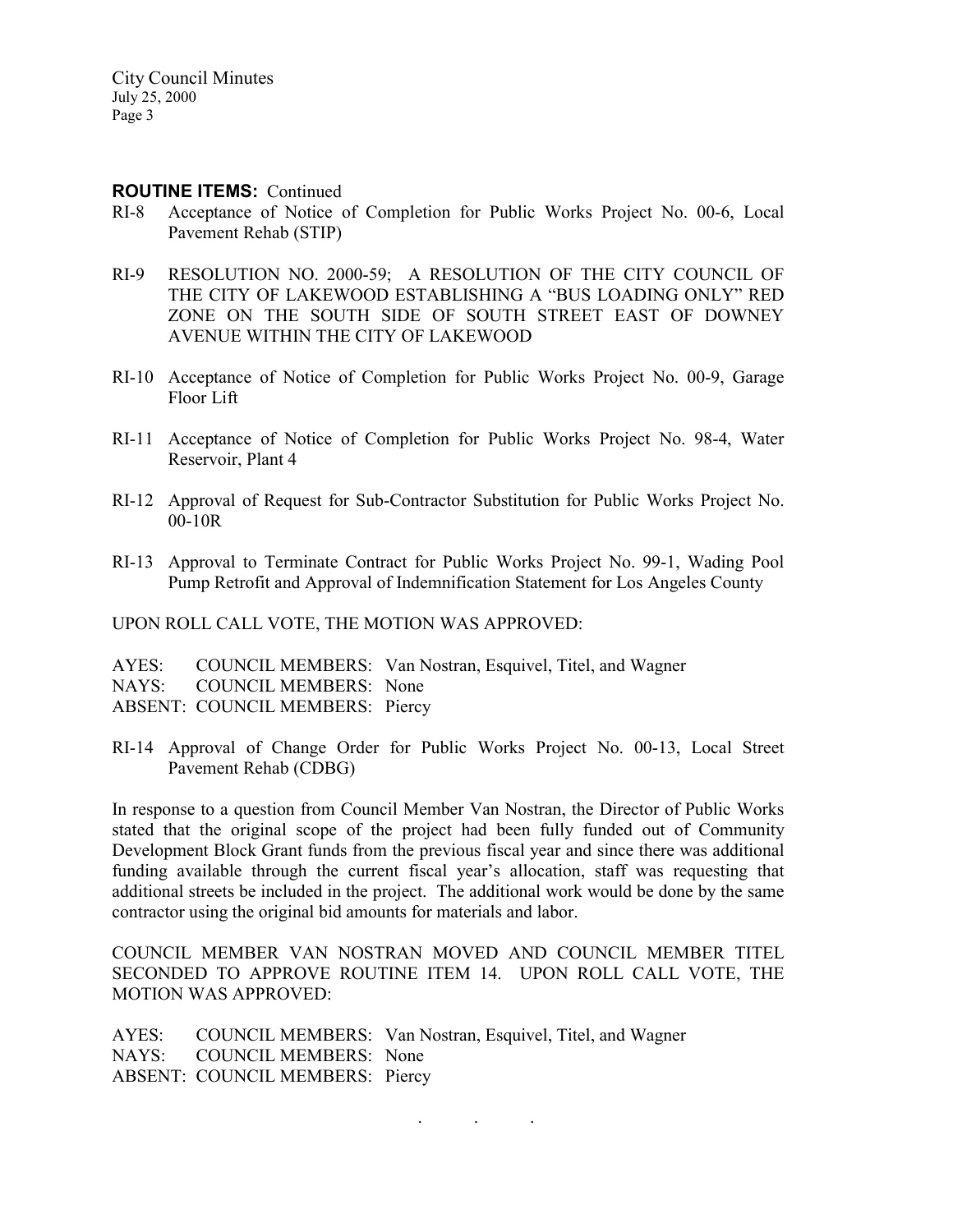# 1.1 • REPORT OF DELINQUENT FEES FOR GARBAGE, WASTE AND REFUSE COLLECTION AND DISPOSAL

Larry Schroeder, Director of Finance, presented an oral report based on the memorandum contained in the agenda packet and stated that the City Council had adopted a resolution in May directing the Finance Director to prepare a Report of Delinquent Fees as of May 31, 2000. The Finance Department had mailed 336 notices and some payments had been made. He stated that at the close of business today, 228 accounts remained unpaid, representing over \$20,000 in delinquent fees. He also advised that payments would continue to be accepted through July 31, 2000. He concluded by recommending the City Council adopt Resolution No. 2000-60 to confirm the report.

Vice Mayor Wagner opened the public hearing at 7:47 p.m. and called for anyone in the audience wishing to address the City Council on this matter. There was no response.

RESOLUTION NO. 200060; A RESOLUTION OF THE CITY COUNCIL OF THE CITY OF LAKEWOOD CONFIRMING THE REPORT OF DELINQUENT FEES AND CHARGES FOR GARBAGE, WASTE, AND REFUSE COLLECTION AND DISPOSAL WITHIN THE CITY OF LAKEWOOD, COUNTY OF LOS ANGELES, STATE OF CALIFORNIA, MAY 31, 2000

COUNCIL MEMBER VAN NOSTRAN MOVED AND COUNCIL MEMBER TITEL SECONDED TO ADOPT RESOLUTION NO. 2000-60. UPON ROLL CALL VOTE, THE MOTION WAS APPROVED:

AYES: COUNCIL MEMBERS: Van Nostran, Esquivel, Titel, and Wagner NAYS: COUNCIL MEMBERS: None ABSENT: COUNCIL MEMBERS: Piercy

### 1.2 • FRANCHISE WITH METRO DISPLAY ADVERTISING FOR BUS SHELTERS

. . .

Scott Pomrehn, Senior Management Analyst in the Public Works Department, presented an oral report based on the memorandum contained in the agenda packet and reported that Metro Display Advertising (MDA) who had held a franchise for transit advertising shelters, had been wholly acquired through a merger agreement by Eller Media Company. Eller Media was requesting that the City approve the merger and extend the franchise. It was the recommendation of staff that since MDA and Eller Media had fulfilled all the previous franchise requirements, that the merger be approved and the franchise extended to July 31, 2001.

Responding to a question from Council Member Esquivel, Mr. Pomrehn stated that although the original franchisee had experienced some problems and been unable to meet required franchise payments, MDA had been operating since 1996 and had performed all duties under the franchise.

Vice Mayor Wagner opened the public hearing at 7:52 p.m. and called for anyone in the audience wishing to address the City Council on this matter. There was no response.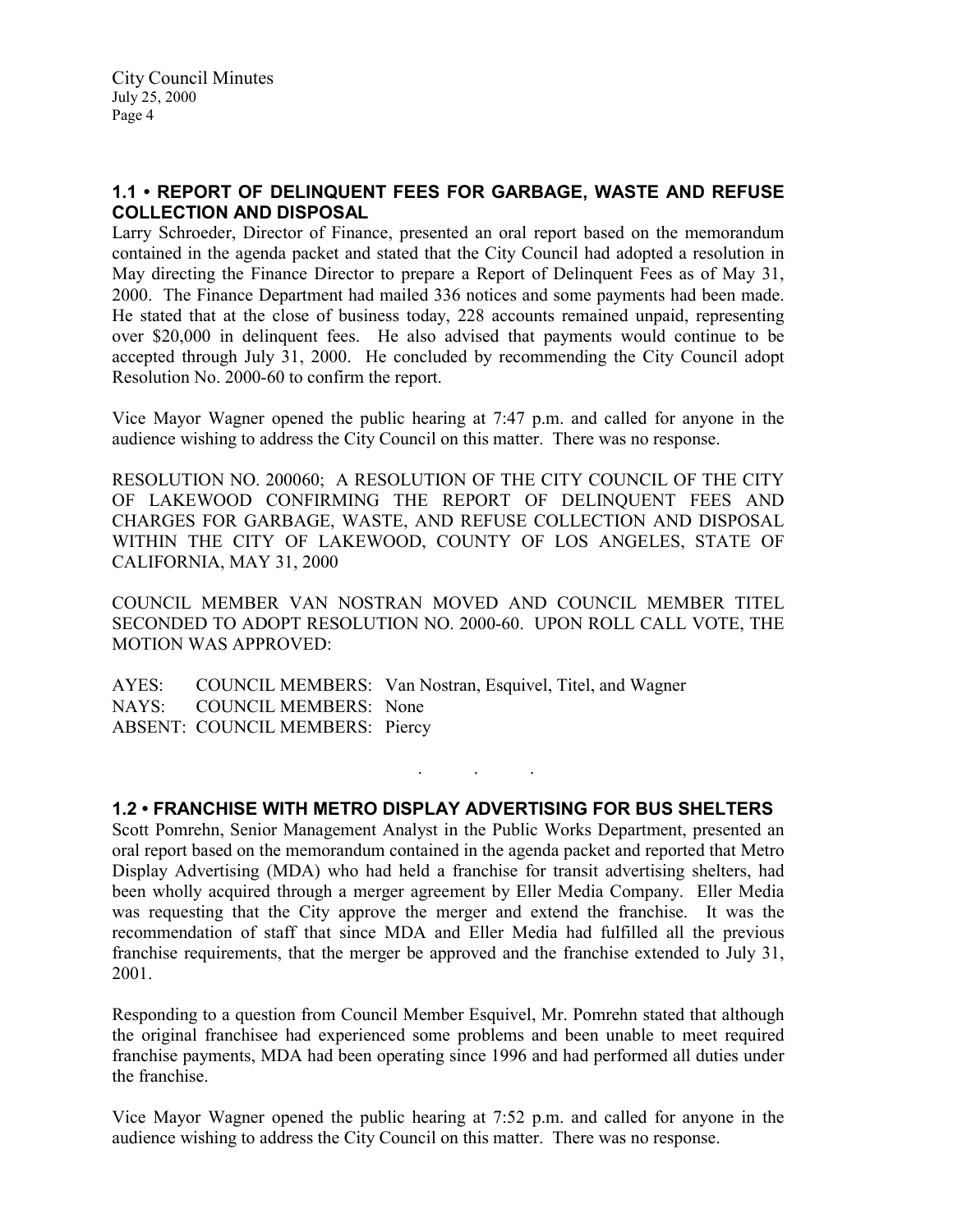City Council Minutes July 25, 2000 Page 5

## 1.2 • FRANCHISE WITH METRO DISPLAY ADVERTISING FOR BUS SHELTERS - Continued

RESOLUTION NO. 2000-61; A RESOLUTION OF THE CITY COUNCIL OF THE CITY OF LAKEWOOD APPROVING MERGER OF METRO DISPLAY ADVERTISING, INC. WITH ELLER MEDIA COMPANY, A DELAWARE CORPORATION, AND EXTENDING THE FRANCHISE OF METRO DISPLAY ADVERTISING, INC. TO JULY 31, 2001

COUNCIL MEMBER VAN NOSTRAN MOVED AND COUNCIL MEMBER TITEL SECONDED TO ADOPT RESOLUTION NO. 2000-61. UPON ROLL CALL VOTE, THE MOTION WAS APPROVED:

AYES: COUNCIL MEMBERS: Van Nostran, Esquivel, Titel, and Wagner NAYS: COUNCIL MEMBERS: None ABSENT: COUNCIL MEMBERS: Piercy

# 3.1 • PURCHASE AND INSTALLATION OF HARD DRIVES FOR CITY TV PLAYBACK STORAGE

. . .

The Director of Finance presented an oral report based on the memorandum contained in the agenda packet and reported the budget contained an allocation for the purchase of hard drive upgrades for the City TV playback storage equipment. It was the recommendation of staff that the City Council authorize the purchase of the equipment from the only vendor qualified to supply this equipment, Sea Change International, in the amount of \$41,410.63.

Responding to a question from Council Member Van Nostran, the Assistant City Administrator advised that the proposed vendor was a leader in the industry and that the additional storage space would mean a greatly expanded variety of local programming would be available to our public channel viewers.

COUNCIL MEMBER ESQUIVEL MOVED AND COUNCIL MEMBER TITEL SECONDED TO APPROVE STAFF'S RECOMMENDATION. UPON ROLL CALL VOTE, THE MOTION WAS APPROVED:

|                                 | AYES: COUNCIL MEMBERS: Van Nostran, Esquivel, Titel, and Wagner |
|---------------------------------|-----------------------------------------------------------------|
| NAYS: COUNCIL MEMBERS: None     |                                                                 |
| ABSENT: COUNCIL MEMBERS: Piercy |                                                                 |

. . .